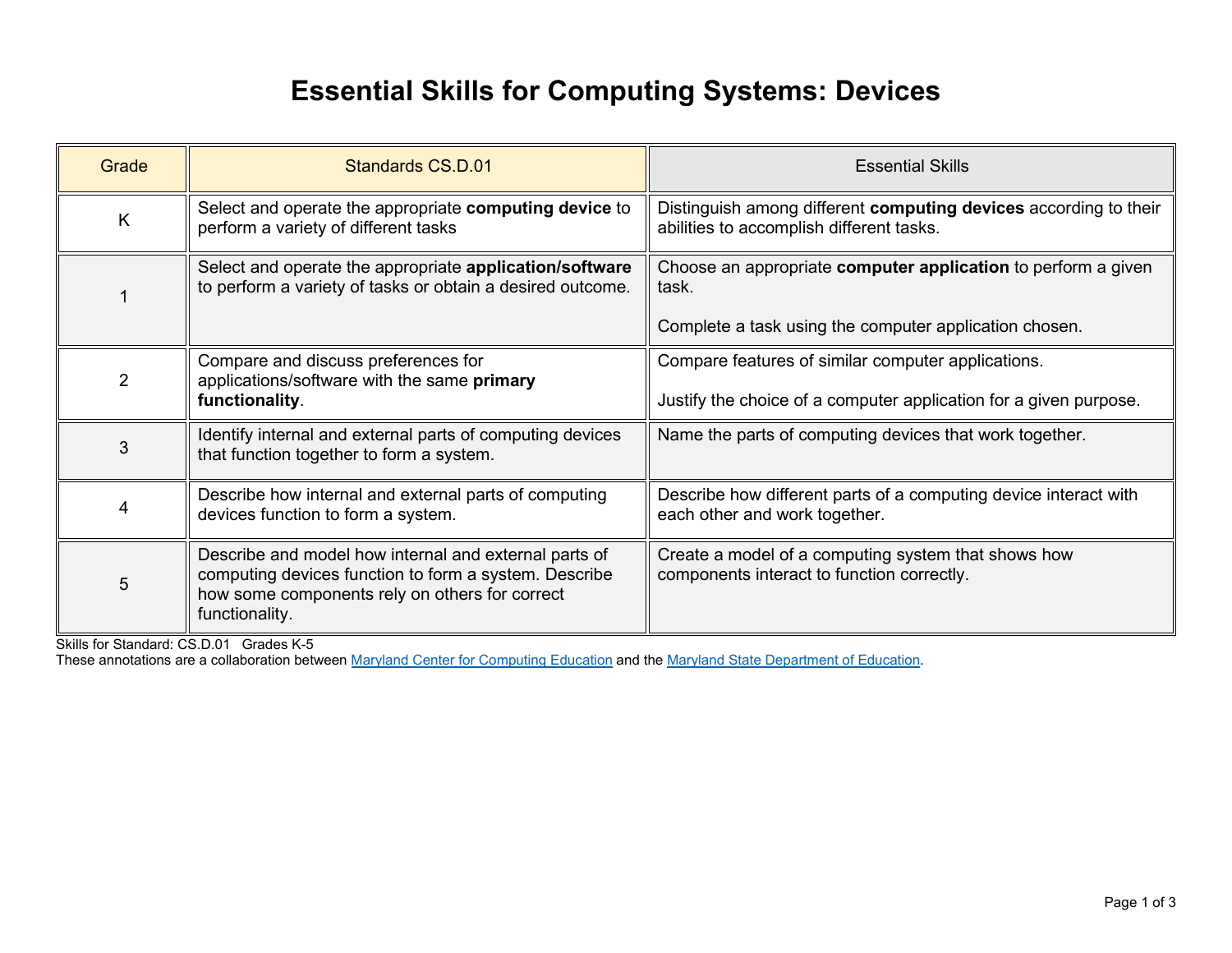## **Essential Skills Computing Systems: Hardware & Software**

| Grade          | Standards CS.HS.01                                                                                                                                                                                                                                                             | <b>Essential Skills</b>                                                                                                                                                                                                                                |
|----------------|--------------------------------------------------------------------------------------------------------------------------------------------------------------------------------------------------------------------------------------------------------------------------------|--------------------------------------------------------------------------------------------------------------------------------------------------------------------------------------------------------------------------------------------------------|
| K              | Identify by name and locate common computing devices<br>and external hardware in a variety of environments, using<br>appropriate technical terminology (e.g., mobile devices,<br>desktop computer, laptop computer, mouse, keyboard,<br>wearables).                            | Identify different computing devices.                                                                                                                                                                                                                  |
|                |                                                                                                                                                                                                                                                                                | Identify external hardware components of a computing device<br>using correct terminology.                                                                                                                                                              |
|                | Identify and describe functions of common computing<br>devices and external hardware (e.g., mobile devices,                                                                                                                                                                    | Describe the function of external hardware components.                                                                                                                                                                                                 |
|                | desktop computer, laptop computer, mouse, keyboard,<br>printer, wearables).                                                                                                                                                                                                    | Describe the function of common computing devices.                                                                                                                                                                                                     |
| $\overline{2}$ | Identify internal and external components of a computer<br>system and their basic functions (e.g., hard drive and<br>memory) as well as peripherals (e.g., printers, scanners,<br>external hard drives) and external storage features and<br>their uses (e.g., cloud storage). | Explain the role of the CPU, memory, and hard drive of computing<br>devices.                                                                                                                                                                           |
|                |                                                                                                                                                                                                                                                                                | Differentiate among the hard drive of a computer, an external hard<br>drive, and cloud storage as appropriate.                                                                                                                                         |
| 3              | Identify a variety of ways computer hardware and<br>software work together as a system to accomplish a task.                                                                                                                                                                   | Distinguish between hardware and software.                                                                                                                                                                                                             |
|                |                                                                                                                                                                                                                                                                                | Explain how software and hardware depend on each other to<br>function correctly.                                                                                                                                                                       |
| 4              | Identify and describe a variety of ways computer<br>hardware and software work together as a system to<br>accomplish a task, using appropriate technical<br>terminology (e.g., input, output, processors, sensors,<br>storage).                                                | Describe the different types of input that a computing system may<br>receive and the components that could be involved (e.g., mouse,<br>keyboard, sensors)                                                                                             |
|                |                                                                                                                                                                                                                                                                                | Identify the <b>processor</b> as the component which manipulates input<br>into output and describe the different ways in which a computing<br>system may produce output and the components that could be<br>involved (e.g., monitor, printer, speaker) |
| 5              | Model and explain how information flows through<br>hardware and software to accomplish a task.                                                                                                                                                                                 | Create a model that shows the path of an input through a<br>computing device and its conversion to an output.                                                                                                                                          |

Skills for Standard: CS.HS.01 Grades K-5

These annotations are a collaboration betwee[n Maryland Center for Computing Education](https://cs4md.com/) and th[e Maryland State Department of Education.](http://marylandpublicschools.org/programs/Pages/CTE/ComputerScience/CS.aspx)